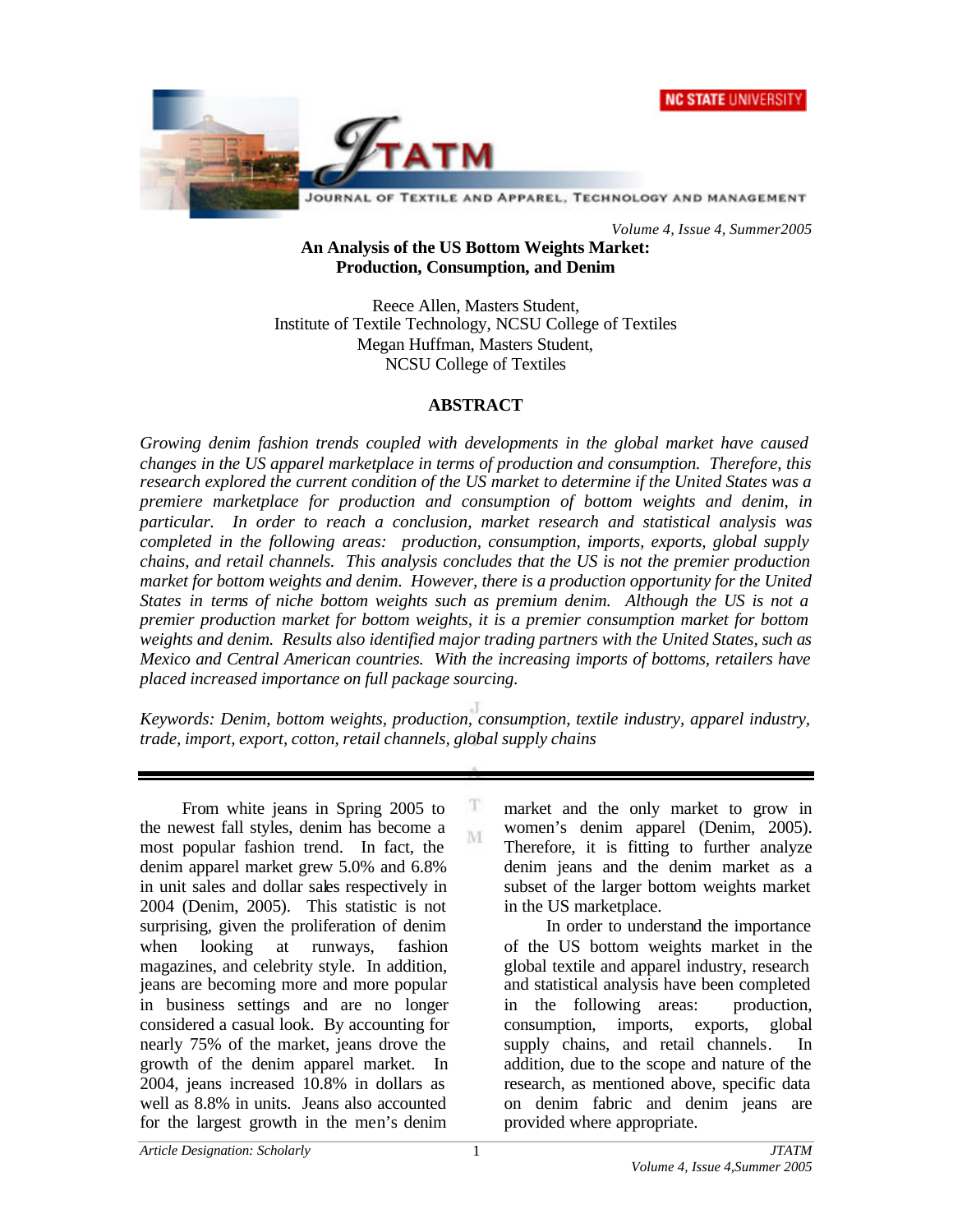#### **Production and Consumption of Textiles and Apparel by US Market**

The global textile and apparel industry continues to change as new trade agreements regulate production and consumption through tariffs, quotas, and duties. In addition, the elimination of quotas has a large impact on the production and consumption of fabrics and apparel made in the US and the global marketplace.

## *Production of Apparel, Fabric, and Yarn*

Quantity of production and value of shipments for US apparel are shown in Table 1. Due to available data, quantity and value of apparel produced in the United States are also broken down into two categories: men's and boys' jeans, and women's and girls' jeans. In 2004, the United States produced 2,551,456 thousands of units with a shipment value of \$19,515.6 million. As shown, quantity and value of total apparel produced and men's and boys' jeans have decreased since 2003. However, women's and girls' jeans have increased slightly, a value of \$78.7 million dollars.

## **Table 1: Summary of Quantity of Production and Value of Shipments for Apparel: 1999 to 2004**

|                                                                        | Total           |          | Men's and Boys' Jeans |         | Women's and Girls' Jeans |         |
|------------------------------------------------------------------------|-----------------|----------|-----------------------|---------|--------------------------|---------|
| Year                                                                   | <b>Ouantity</b> | Value    | <b>Quantity</b>       | Value   | Quantity                 | Value   |
| 2004                                                                   | 2,551,456       | 19.515.6 | 144,681               | 1,803.1 | 79,301                   | 1,117.5 |
| 2003                                                                   | 3,085,215       | 22.613.5 | 158,312               | 2,080.0 | 78.442                   | 1,038.8 |
| Source: $\frac{http://www.census.gov/cir/www/315/mq315a.html}{0.2005}$ |                 |          |                       |         |                          |         |

[Quantity in thousands of units. Value in millions of dollars]

Source: (http://www.census.gov/cir/www/315/mq315a.html, 2005)

Production of denim jeans can also be analyzed by fabric with which it is made. As can be expected, the majority of both men's and women's jeans are made from cotton, shown in Table 2. In 2004, 132,259

of the 144,681 thousands of units of men's jeans were made from cotton (91.4%), and 71,927 of the 79,301 thousands of units of women's jeans were made from cotton (90.7%).

**Table 2: Quantity of Production of Apparel by Type of Fabrics: 2004-2003** [Quantity in thousands of units]

 $\cdot$ T

|                                                               |         | Cotton or<br>chiefly | Manmade or<br>chiefly | Wool or<br>chiefly       | Other and not<br>specified by kind |  |
|---------------------------------------------------------------|---------|----------------------|-----------------------|--------------------------|------------------------------------|--|
| Product description                                           | Total   | cotton               | manmade               | wool                     | (n.s.k.)                           |  |
| 2004                                                          |         |                      |                       |                          |                                    |  |
| Men's and Boys' Jean                                          | 144,681 | 132,259              | (D)                   | (NA)                     | (D)                                |  |
| Women's and Girls' Jeans                                      | 79,301  | 71,927               | (D)                   | $\overline{\phantom{a}}$ | (D)                                |  |
| 2003                                                          |         |                      |                       |                          |                                    |  |
| Men's and Boys' Jean                                          | 158,312 | 155,043              |                       | (NA)                     | 3,268                              |  |
| Women's and Girls' Jeans                                      | 78,442  | 70,793               | (D)                   | -                        | (D)                                |  |
| Source: (http://www.census.gov/cir/www/315/mq315a.html, 2005) |         |                      |                       |                          |                                    |  |

Finally, spun yarn production can also be seen in Figure 1. Over the past eight years, from 1997 to 2004, US production of spun yarn has decreased by 3,125 million

pounds. Since 2003, spun yarn production has decreased 215 million pounds to 4,986 million pounds.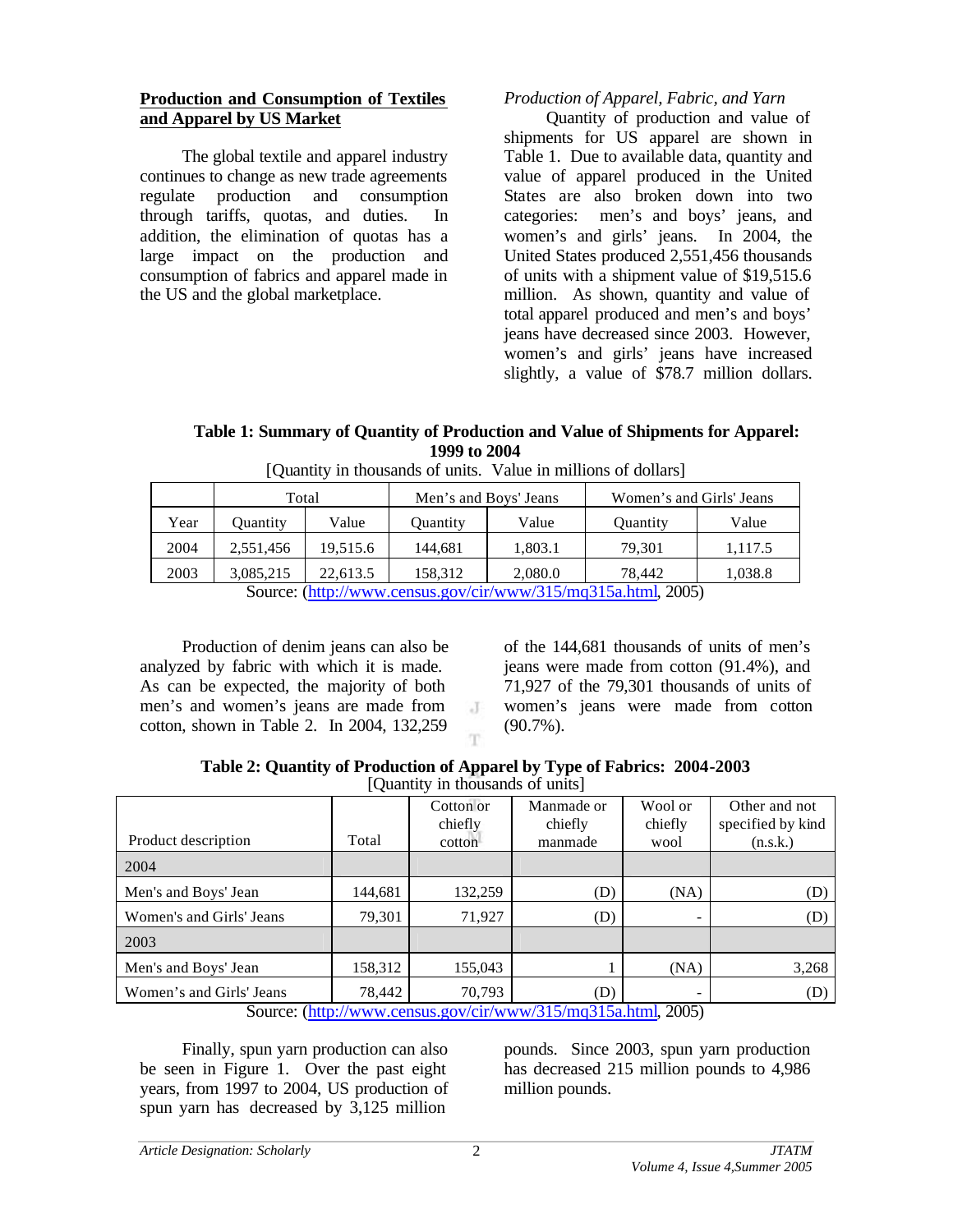

**Figure 1: Spun Yarn Production: 1997 - 2004** Source: (http://www.census.gov/cir/www/313/ma313f.html, 2005)

As can be seen in Figure 2, US production of bottom weights has been decreasing, from 1.1 billion units in 1997 to nearly 6.4 million units in 2003. This represents a 43% decrease over a 7 year

period. On the other hand, imports have risen 109%, from 1.3 billion units in 1997 to a final import penetration of 2.7 billion units in 2003 (Current Industrial Report, 2005).



**Figure 2: US Bottom Weights Imports and Production** Source: (www.census.gov/cir/www/315/mq315a.html, 2005)

*Consumption of Bottoms Weights and Cotton*

Apparent consumption, compared to exports and imports, for bottoms was found in the Current Industry Reports from the US Census Bureau. Statistical data for apparent

consumption of men's and boys' bottoms are not given due to risk of disclosure of proprietary data for individual companies. However, data are given for women's and girls' bottoms. Apparent consumption has not drastically changed from 2003 to 2004;

*Article Designation: Scholarly JTATM*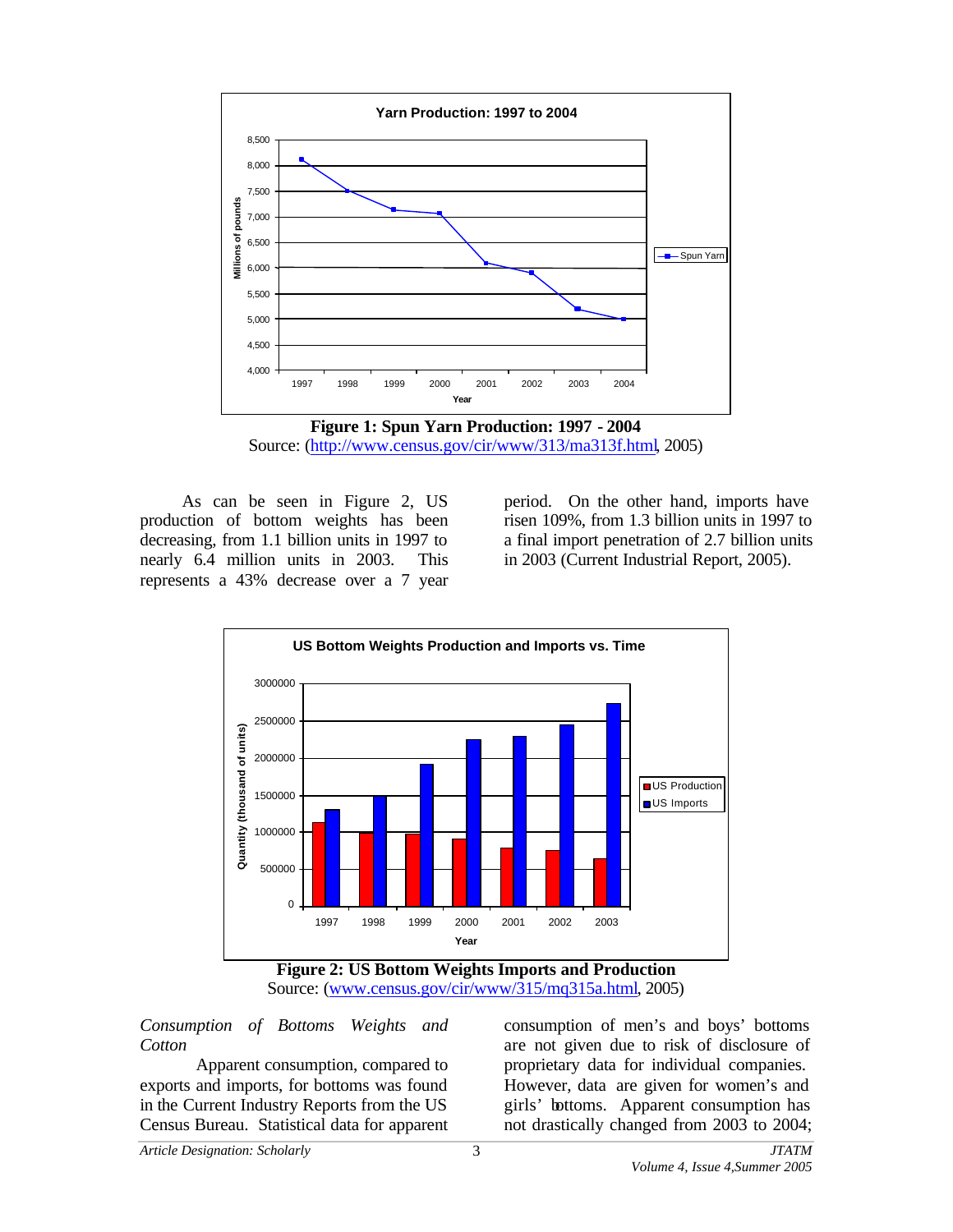during this time, apparent consumption was 1,714,517 thousands of units. Similarly, the percent of imports to apparent consumption only increased approximately 2% from 2003 to 2004 (Current Industry Report, 2005).

Cotton, which is the predominate fiber in denim jeans, has seen a decline in consumption from 2003 to 2004. In 2003, 6,567,443 cotton bales were consumed; however, only 6,008,536 cotton bales were consumed in 2004 (Current Industry Report, 2005).

#### **Imports and Exports of Textiles and Apparel**

Imports and exports of bottoms were found from the Office of Textiles and Apparel (OTEXA). Imports of bottoms were reported separately for cotton and manmade fibers. The top ten importers of cotton bottoms were responsible for importing just over 74 million dozen pairs of pants in calendar year 2004 (The Major, n.d.). Figures 3 and 4 show the countries with the highest amount of shipments into the US of cotton and synthetic bottoms, respectively. One can see from Figures 3 and 4 that the largest exporter to the US of both cotton and man-made fiber bottoms is Mexico. Latin America represents a significant number of countries exporting to the US, especially in cotton bottoms. Other significant imports came from Asia, especially MMF bottoms.



**Figure 3: Imports of Cotton Bottoms by Country** Source: (http://www.otexa.ita.doc.gov/catss.htm, n.d.)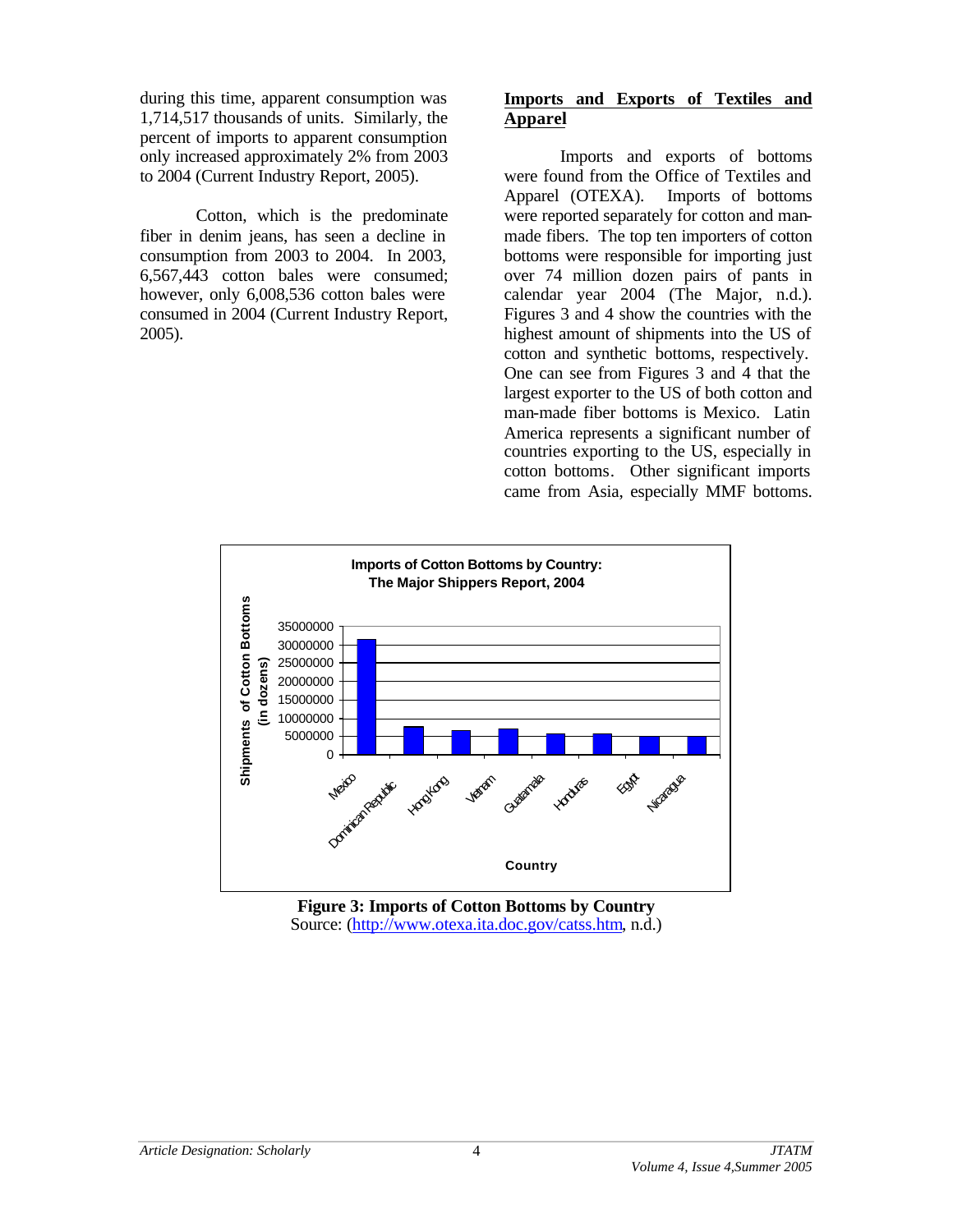

**Figure 4: Imports of Man – Made Fiber Bottoms by Country** Source: (http://www.otexa.ita.doc.gov/catss.htm, n.d.)

Due to the nature of available data, import data for US denim are reported in million square meter equivalents, or SME. Shown in Figure 5, Mexico, Italy, Japan, and Hong Kong were the top four countries from which the US imported denim fabric

(Denim, 2005). Imports of denim apparel are also shown in Figure 6. The majority of denim apparel imports come from Mexico, with other imports coming from Asian and Central American countries (Denim, 2005).



**Figure 5: US Denim Fabric Imports** Source: (Denim, 2005)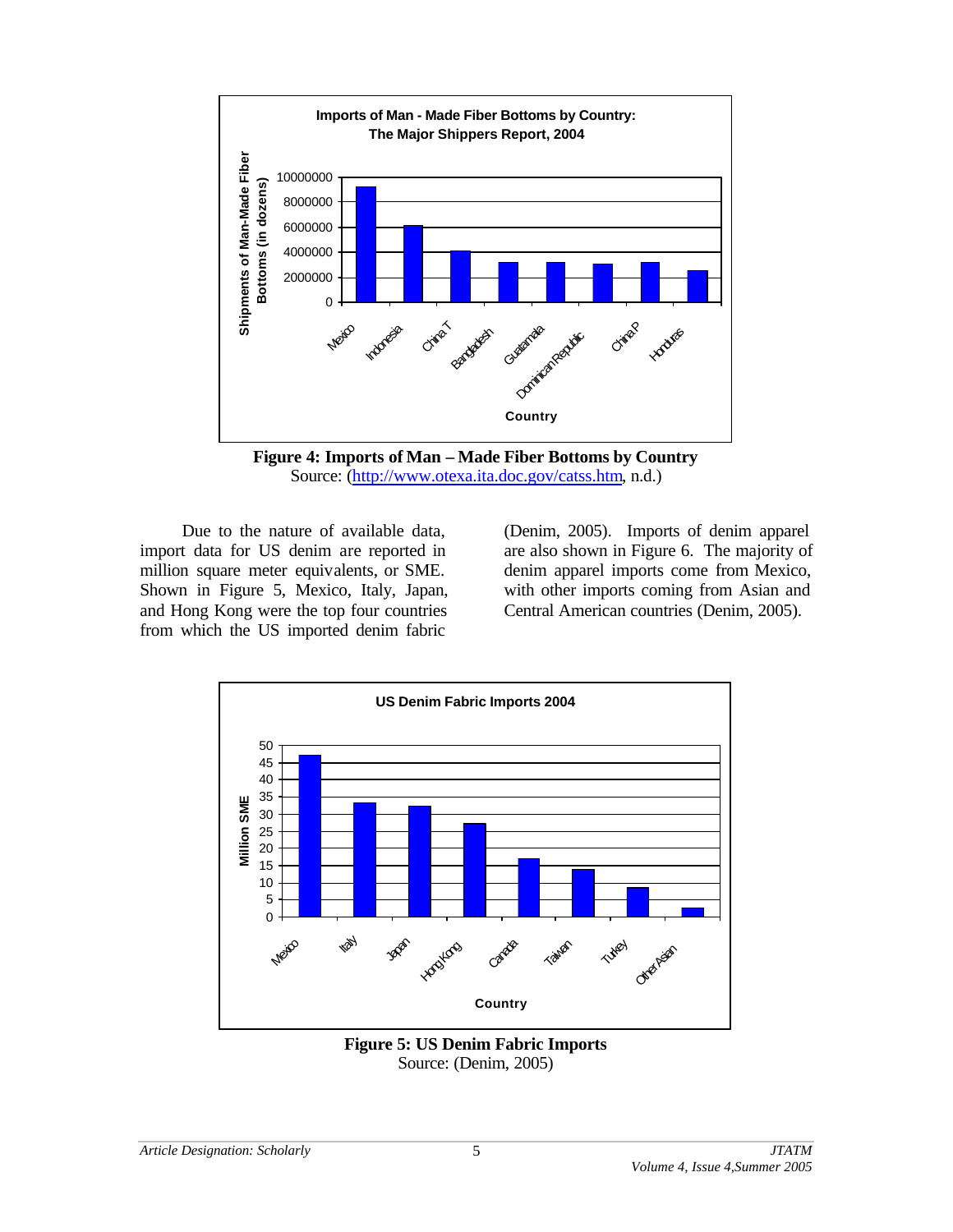

**Figure 6: US Denim Apparel Imports** Source: (Denim, 2005)

In terms of exports, Mexico and Canada lead the list of countries to which the US exports bottoms, shown in Figure 7. Export data were not reported separately for cotton and man-made fiber bottoms, and export data were reported in terms of the

value of the shipments. Exports of bottoms to Mexico and Canada totaled nearly \$373 million (The Export, n.d.). Exports to the top ten countries totaled nearly \$672 million.



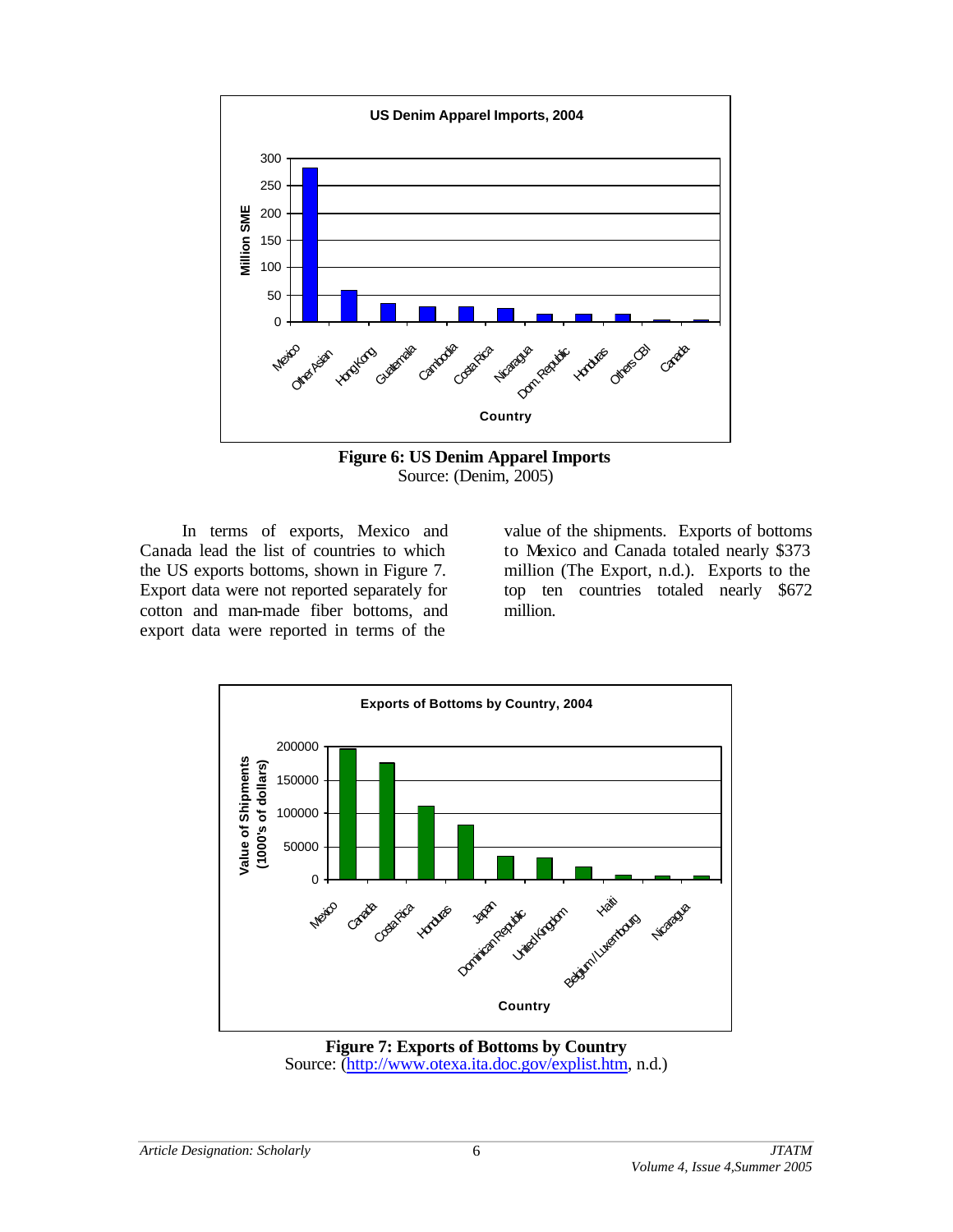Exports of denim are reported by Cotton Incorporated in free-alongside-ship (FAS) dollar values. Exports of denim apparel are shown in Figure 8. Denim apparel exports to Canada were nearly \$100 million FAS, and represented the largest

export market for US denim apparel at 33.5% market share (Denim, 2005). The top two major export markets for US denim fabric were Mexico and Guatemala, as shown in Figure 9.



**Figure 8: Exports of US Denim Apparel** Source: (Denim, 2005)



**Figure 9: Exports of US Denim Fabric** Source: (Denim, 2005)

#### *Important Trading Partners*

The most important trading partner for the US bottom weights market is Mexico.

Mexico leads imports and exports of bottoms; however, Canada represents the largest export market for denim apparel.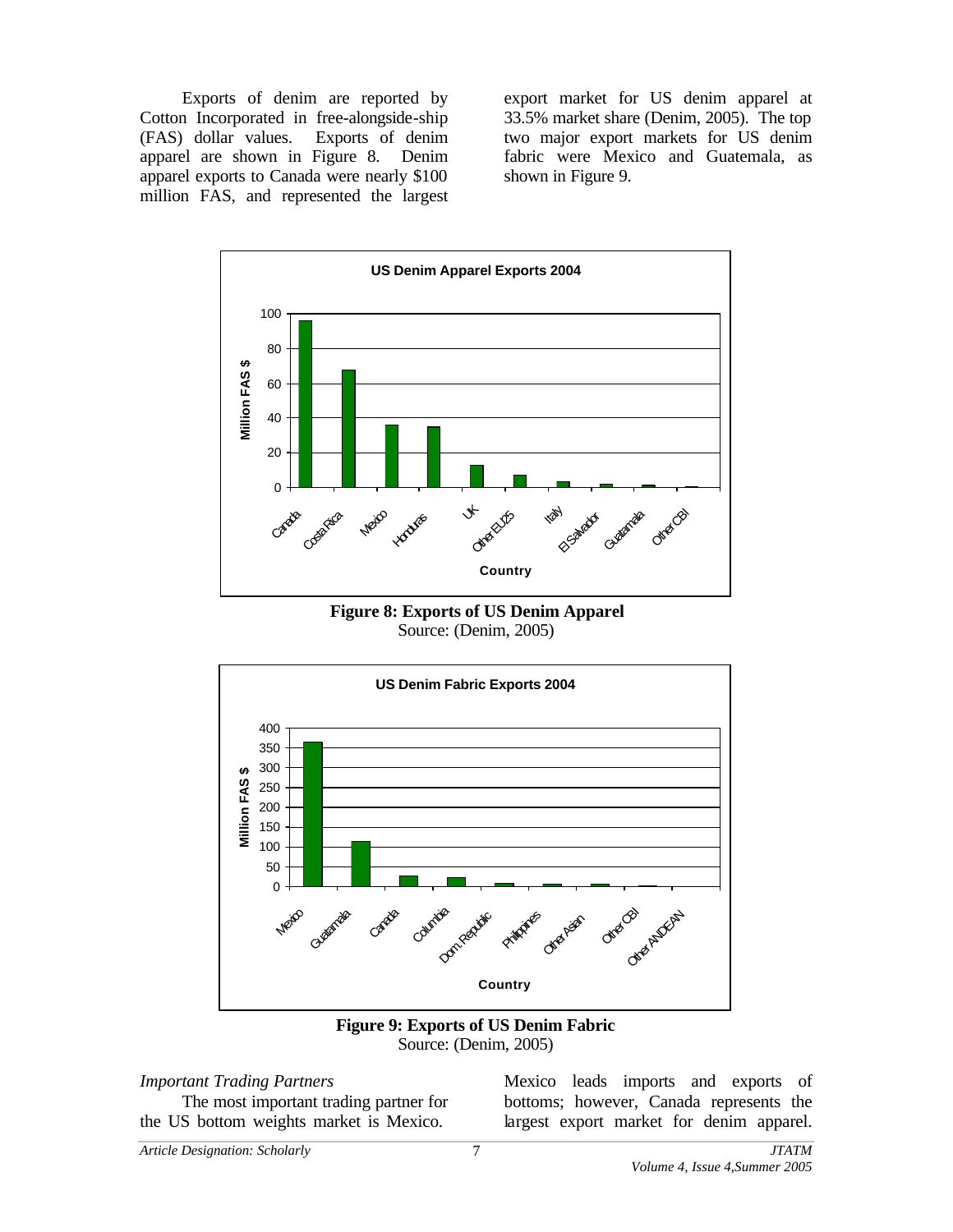Other important trading partners are the Dominican Republic, Guatemala, Honduras, Costa Rica, Italy, Taiwan, Hong Kong, and Indonesia.

## **Global Supply Chains**

Due to the elimination of quotas brought about by the WTO, China and East Asian countries, including India and Pakistan, have the most to potentially gain (Kilduff, 2005). Although these countries have a disadvantage due to proximity to the US market, improving communications and decreasing shipping costs have lessened this disadvantage. Also, American textile companies have focused on mass markets, while European and Asian producers have focused on niche products, allowing for increased competitive advantage in the area of expertise – fashion (Kilduff, 2005). Apparel companies are increasingly moving to brand management companies, such as Sara Lee and Nike. This presents a challenge for US retailers as an increased number of competitors build on the strength of their brands. US retailers will have to continue to seek efficiencies in the supply chain and focus marketing efforts on the target customer.

The growth of clothing trade between 2005 and 2010 is predicted to be as much as 8-10% per year, compared to a predicted growth in textile trade of less than 1% per year (Singhal, Agarwal, and Singh, 2004). Another trend predicted by Singhal, Agarwal, and Singh is an increase in the number of vertical or "virtual" vertical sources. This is because the major consideration prior to quota elimination was the availability of quota in a particular country, but has now become the availability of raw materials. This will lead to companies procuring raw materials and converting them (vertical sources), or forming partnerships with raw material converters ("virtual" vertical sources).

Another trend in global supply chains for the future is sourcing from the most competitive countries, in terms of cost, quality, and productivity (Singhal, Agarwal,

and Singh, 2004). According to Singhal, Agarwal, and Singh, proximity to market, coupled with capacity will also be an important feature of global textile and apparel supply chains. Companies want to manage fewer suppliers and want shorter lead times; in order for this to happen, suppliers will need the ability to produce larger volumes closer to the US market.

The trend toward full package sourcing is also discussed by Singhal, Agarwal, and Singh. One manufacturing company that has successfully implemented full-package sourcing is TAL Apparel. With the increased importance on full package sourcing, US retailers will begin to accept nothing less than full-package.

Combining trends in supply chains with import/export data, US retailers should look for a full-package source with highvolume production capabilities that are close to market.

## **Retail Channels in the US Marketplace**

As the global marketplace continues to change with the elimination of quotas, new trade agreements, and new consumers, the US retail marketplace is also affected. Changes in fashion trends, the economy, discretionary income and other factors lead to the fluctuation in success among different retail channels in the United States. There are several different retail channels that exist in the marketplace: department stores, specialty stores, national chains, massmerchants, off-price, and others including non-store retailers or direct marketing. Characteristics such as price, depth and breath of product offerings, locations, product labels, branding, and other logistics differentiate these retail channels from each other. As of 2004, total US retail sales had grown 8% to \$4.056 trillion, including food service, gasoline, and automobiles (Retail, n.d.). More specifically, US apparel sales totaled \$173 billion, an increase of 4% from 2003 (Current Environment, 2005).

J

T A

 $\mathbf T$ M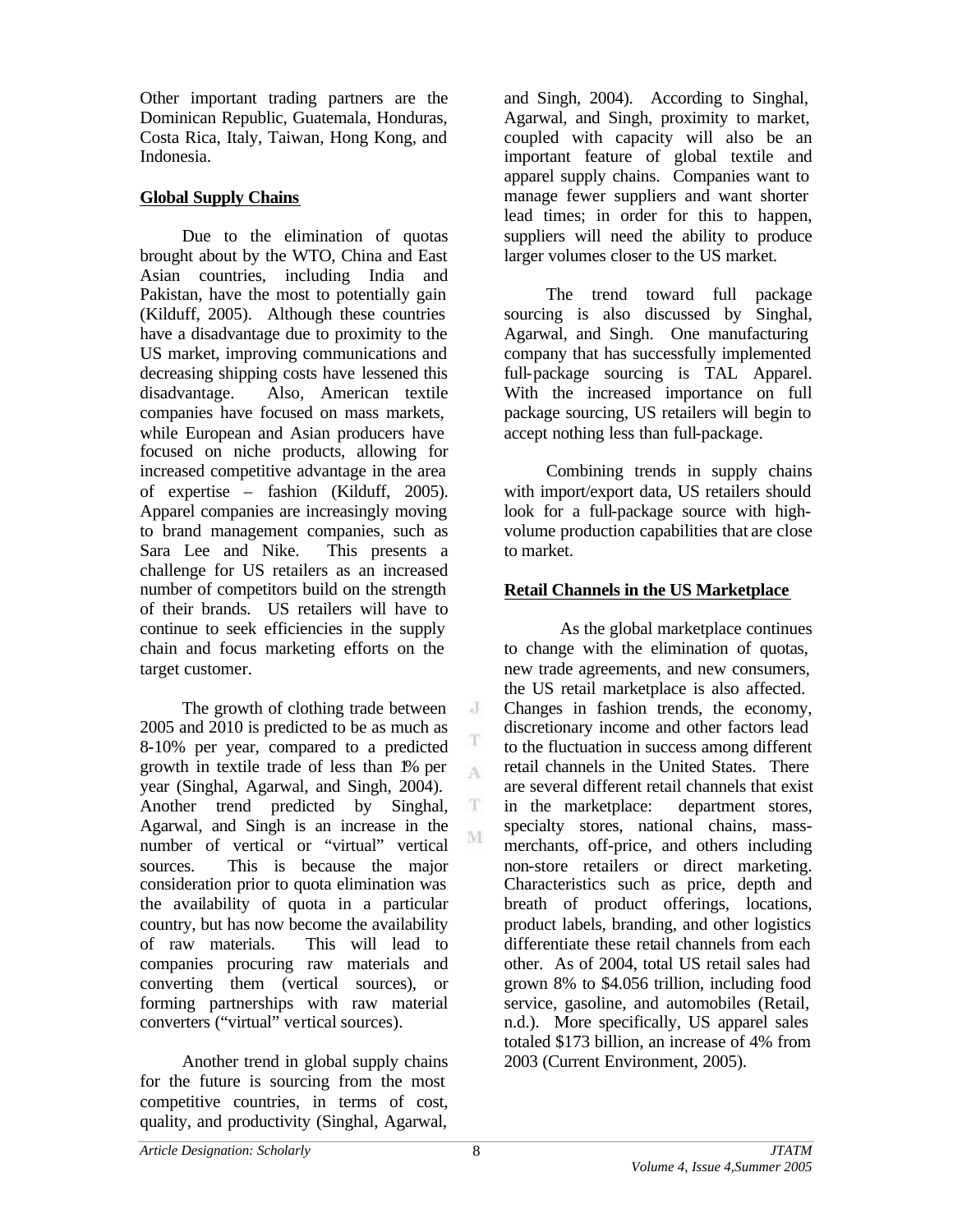One of the most noticeable trends in the marketplace is the prominence of the largest retailer in the world, Wal-Mart. The mass merchant gorilla has driven up competition and driven down prices throughout the US and the global marketplace (Retail, n.d.). According to Retail Merchandiser in 2004, the mass channel sales totaled \$274.5 billion, with 27.65% and 23.04% attributed to sales of home/hardlines and apparel, respectively (Home 2004). Other research considers big box retailers, such as Wal-Mart, Target, and Kmart to be part of the discount channel, which represented about 40% of the total apparel market or about \$70 billion (Apparel, n.d.). In addition, many massmerchants are stealing market share from other channels by introducing designer lines at a low price (Apparel, n.d.). For example, Target introduced Isaac Mizrahi and Wal-Mart has acquired George, along with offering a lower priced line of Levi's jeans.

Many consumers are becoming cross-shoppers. In other words, consumers who shop at Wal-Mart and Costco are also shopping for luxury items in other channels such as Abercrombie & Fitch in the specialty channel (Current 2005). In addition to the mass channel, specialty retail channels are steadily improving. Due to changing fashions and stock market rebounds, sales in the specialty channel improved 3.9% in 2003 (Huff, 2004). Specialty retailers are changing their strategies by adapting to the changing consumer, in terms of refocusing positioning with core customers through new product lines, sizes, and styles (Huff, 2004). A recent example of the new strategy of specialty stores is Gap Inc.'s recent opening of Forth & Towne, a store that will target the more mature woman, who The Gap was not reaching. Plus-size retailers, such as lane Bryant, have also found success in their growing niche market.

Specialty retailers have stolen market share from department stores, whose 2003 sales decreased 2.7% (Department, 2004) totaling \$63.2 million in sales for 2003 (Home 2004). Department stores have

lost share for several reasons. Specialty stores offer "narrower but more focused, easier-to-shop, lifestyle-relevant assortments." To combat the inconvenience of department stores, many are introducing private brands, updated store designs, nonmall locations, and new advertising campaigns. (Department, 2004) Some department stores have incorporated restaurants, spas, and other luxuries. Nordstrom, for example, succeeds in the market with an 8.6% increase in 2004 sales (Retail, n.d.). They focus on luxury merchandise and personal service, which holds a great deal of value with consumers. Similarly, chain stores have incorporated private brands into their clothing assortments, such as Daisy Fuentes for Kohl's.

The less traditional retail channels, the direct marketers, are finding great success in the US marketplace. Direct marketing includes cataloging, Internet sales, television selling, and door-to-door selling. Online retail sales totaled \$71 billion, in 2004 an increase of 27%, a trend that is expected to continue (Retail, n.d.). While many consumers use the Internet to shop, most consumers still prefer to try on the clothing and purchase in the retail store. As the marketplace changes, other nontraditional channels are emerging including "Category-Killers", such as Linen's n' Things, and showcase/super-merchandisers such as Cabela's and Bass Pro Shops, which offer on-site testing and try-out of products prior to purchasing. (Retail, n.d.)

# *Denim in Retail Channels*

More specifically, denim jeans are becoming more popular among US consumers in all retail channels. All channels show an increase in unit sales change, especially national chains with a 22.8% increase at an average of \$23.89 a pair, as shown in Table 3. However, mass merchants led unit sales in men's denim jeans, compared to the specialty channel which led unit sales change for women's denim jeans. Average prices and unit sales for denim jeans in all channels, specific to gender, can be found in Table 4.

 $\cdot$  J

T A

T M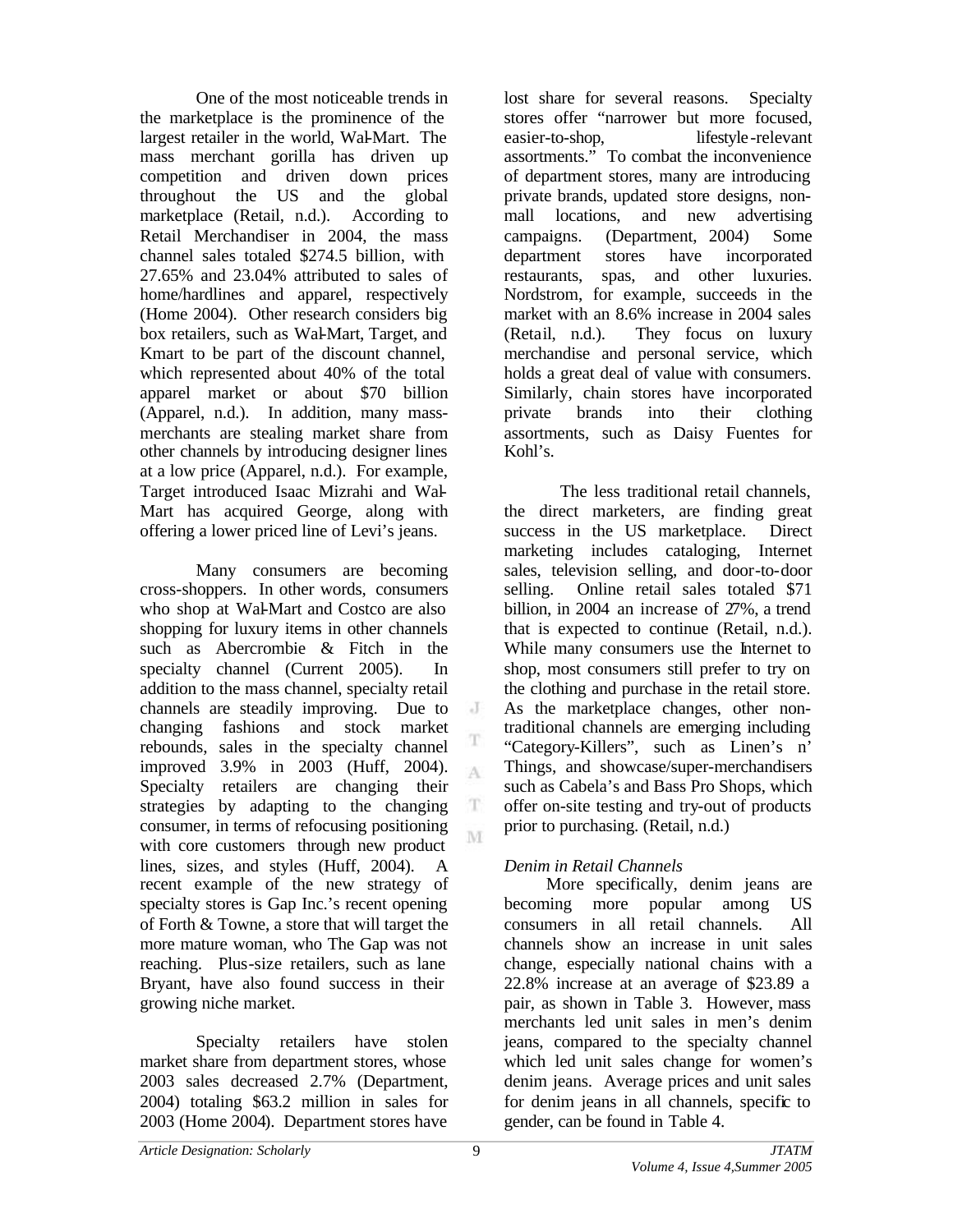|            | Share        |        | <b>Unit Sales</b> | Average Price |          |
|------------|--------------|--------|-------------------|---------------|----------|
|            | % of Unit    | Point  | Change $(\%)$     | $(\$)$        | % Change |
|            | <b>Sales</b> | Change |                   |               |          |
| Department | 9.8          | 0.1    | 9.4               | 31.73         | 0.5      |
| Specialty  | 24.5         | $-0.4$ | 7.2               | 28.91         | 5.5      |
| Chain      | 20.1         | 2.3    | 22.8              | 23.89         | $-0.3$   |
| Mass       | 25.4         | $-0.8$ | 5.6               | 16.67         | 0.0      |
| Other      | 20.2         | $-1.1$ | 3.1               | 23.21         | $-0.3$   |
|            |              |        |                   |               |          |

**Table 3: Share, Sales Growth, and Price of Denim Jeans by Retail Channel (2003-2004)**

Source: (STS Market Research, as cited in Denim, 2005)

**Table 4: Price Points and Outlet Distribution of Denim Jeans by Gender**

|                   | Average Price (\$) |       | Unit Sales (%) |                     | Dollar Sales (%) |        |
|-------------------|--------------------|-------|----------------|---------------------|------------------|--------|
|                   | Men                | Women | Men            | Women               | Men              | Women  |
| Department stores | 33.84              | 29.87 | 9.50           | 10.00               | 13.00            | 12.80  |
| Specialty stores  | 29.78              | 28.33 | 20.30          | 28.30               | 24.50            | 34.60  |
| National chains   | 25.28              | 22.35 | 21.90          | 18.40               | 22.40            | 17.70  |
| Mass-merchants    | 17.19              | 16.15 | 26.30          | 24.60               | 18.30            | 17.10  |
| Off-Price         | 24.23              | 18.92 | 4.50           | 7.00                | 4.40             | 5.70   |
| Other             | 24.85              | 23.52 | 17.30          | 11.80               | 17.40            | 12.00  |
| Total             | 24.76              | 23.16 | 100.00         | 100.00<br><u>. </u> | 100.00           | 100.00 |

Source: (STS Market Research, as cited in Denim, 2005)

 $\cdot$ T

T A T

M

## **Important Facts About the US Marketplace**

- US production of bottoms is decreasing, while imports of bottoms are increasing.
- Mexico and Central America represent the largest number of major trading partners for bottoms and denim, due to proximity to the US market.
- Specialty stores represent the second largest retail channel.
- Retailers have placed increased importance on full-package sourcing.

# **Looking Forward**

This analysis has found that the US is not the premier production market for bottom weights and denim, specifically. However, it is important to note that the US does have the opportunity for niche bottom weight production, including premium denim – the center of premium denim production in the US is Los Angeles.

Although the US is not a premier production market for bottom weights, it is a premier consumption market for bottom weights and denim.

# **Works Cited**

- Apparel & Textiles Industry Trends. (n.d.). *Plunkett Research*. Retrieved August 23, 2005 from http://www.lib.ncsu.edu:2860/Trend s/Default.aspx?Industry=23
- Current Environment: Apparel & Footwear Industry Survey. (2005). *Standard & Poor's Net Advantage*. Retrieved August 23, 2005 from http://www.lib.ncsu.edu:2835/NAS App/NetAdvantage/showIndustrySu rvey.do?code=apf
- Current Industrial Reports: Textile Mille and Apparel (2005). Retrieved September 1, 2005 from http://www.census.gov/cir/www/